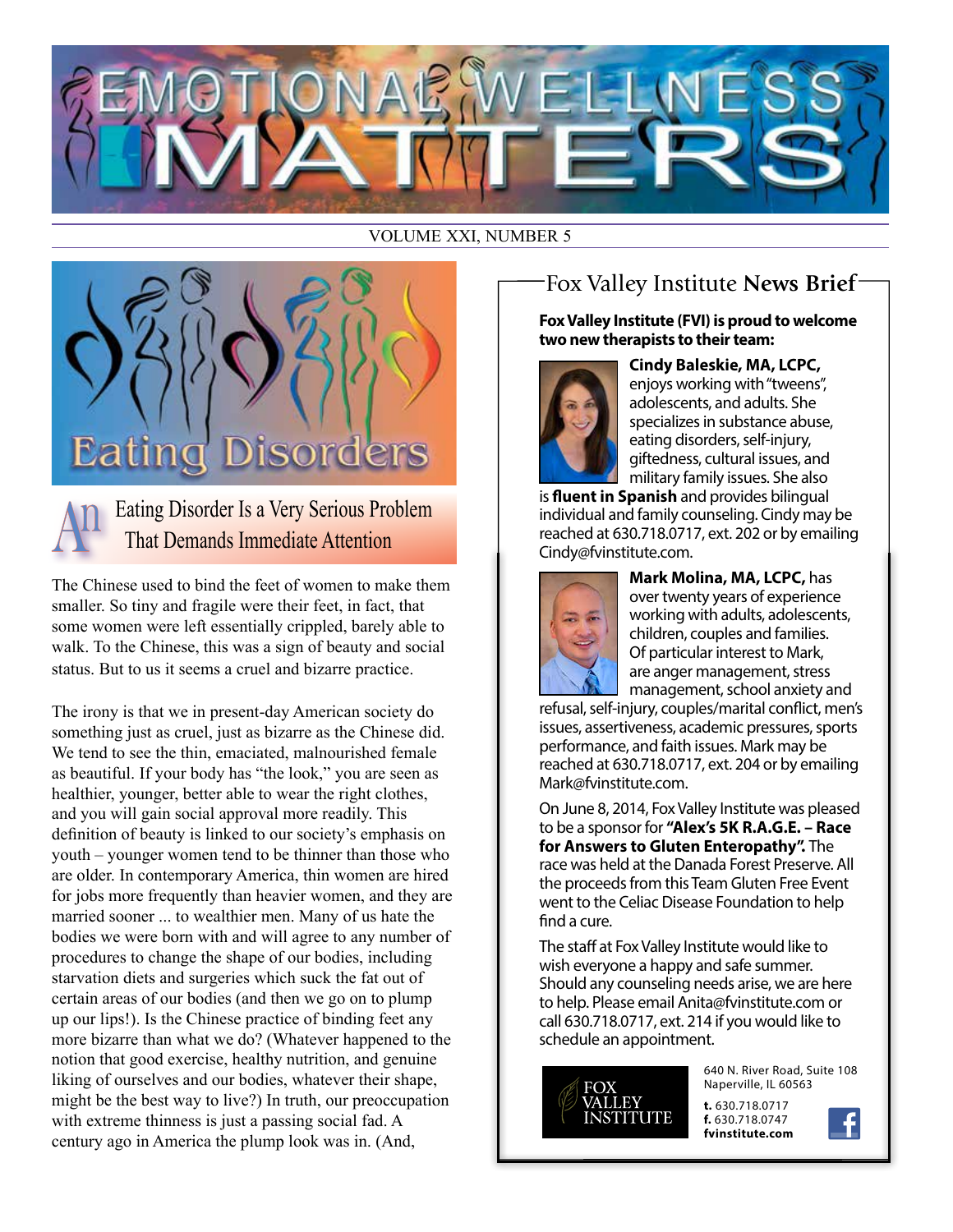hopefully, our preoccupation with thinness may be changing over the years. Some models these days are older and a bit heavier than they were in years past. And there is a trend in the fashion world to emphasize the healthy body and healthy living rather than placing a premium on the emaciated look.)

Unfortunately, the current social value placed on the thin body sometimes comes together with a person's inner emotional conflicts, and the result may be an eating disorder.

There are a number of reasons why a person may begin to starve herself.

- 1.) Some of us yearn desperately for social approval. And if we have the "right look," we may feel that others will give us attention. We cling to the wrongheaded notion that other people will like us for how we look rather than for who we are on the inside.
- 2.) Or we may feel that we have no control over anything but our own bodies. We may not understand how effective it can be to assert ourselves in the world. Or we may want to avoid conflict since this has always brought us pain. Thus, we cultivate the idea that the only real control we have is to shape our own body.
- 3.) We may hate the idea of growing up ...which means looking and acting more adult. If we can stay a child forever, we don't have to accept responsibilities or consequences in the adult world. And what better way to stay a child than to continue to look thin and young, the way a child looks.
	- 4.) Or we may dislike how our bodies look. No matter how many pounds we lose, we may still feel that we look fat. We may not see our own bodies the way other people see us. Other people may see us as very thin, while we feel we could still lose a few more pounds.
- 5.) Or we may never have had the love we needed from the person who should have been there. So, you make yourself look right and the love may finally come. If you were heavy, you might think it would be hard to find love. These thoughts need to be examined in more depth – and that would be a reason to work with a trained therapist.

Eating disorders affect about half a million Americans at any given time, and they are far more common among middle-class and upper-middle-class females. Although there is growing evidence that eating disorders are a serious problem among males as well, 95 percent of those affected are young women between the ages of 12 and 25. People suffering from eating disorders have a very distorted image of their own bodies. They "feel fat," even when they may suffer from extreme emaciation. They deny that they have a problem because of their intense fear of gaining weight. Without treatment for both the emotional and physical causes of their symptoms, those with eating disorders can suffer from physical problems that are potentially fatal.

There are two primary categories of eating disorders: *anorexia nervosa* and *bulimia nervosa*.

#### Anorexia Nervosa

Anorexia is a disruption of normal eating habits in which the person intentionally tries to starve herself. The pattern typically starts during adolescence as a normal attempt to diet, but gradually leads to more and more weight loss. A person who weighs at least 15 percent less than the ideal weight for her age and height may be diagnosed as anorectic. There would be an intense preoccupation with food and body size, and this may also lead to compulsive exercise habits. Sometimes the victims of anorexia use laxatives and they may also force themselves to vomit.

Over time, those with this disorder develop the symptoms of starvation. Menstrual cycles may stop, and there may be an associated loss of calcium from the bones. If the progression of the disorder becomes severe, the person may suffer from osteoporosis, low pulse and blood pressure, anemia, swollen joints, an irregular heartbeat, and sometimes heart failure. In addition, victims of anorexia can suffer from lethargy, loss of interest, feelings of hopelessness and worthlessness, and other symptoms of depression that may actually discourage them from seeking the treatment they so desperately need.

People with anorexia tend to be perfectionists. They often suffer from low self-esteem and are very critical of themselves and how they look. Anorexia

**This newsletter is intended to offer general information only and recognizes that individual issues may differ from these broad guidelines. Personal issues should be addressed within a therapeutic context with a professional familiar with the**  details of the problems. ©2014 Simmonds Publications: 5580 La Jolla Blvd., 306. La Jolla. CA 92037 **·** Website ~ www.emotionalwellness.com **306, La Jolla, CA 92037 • Website ~ www.emotionalwellness.com**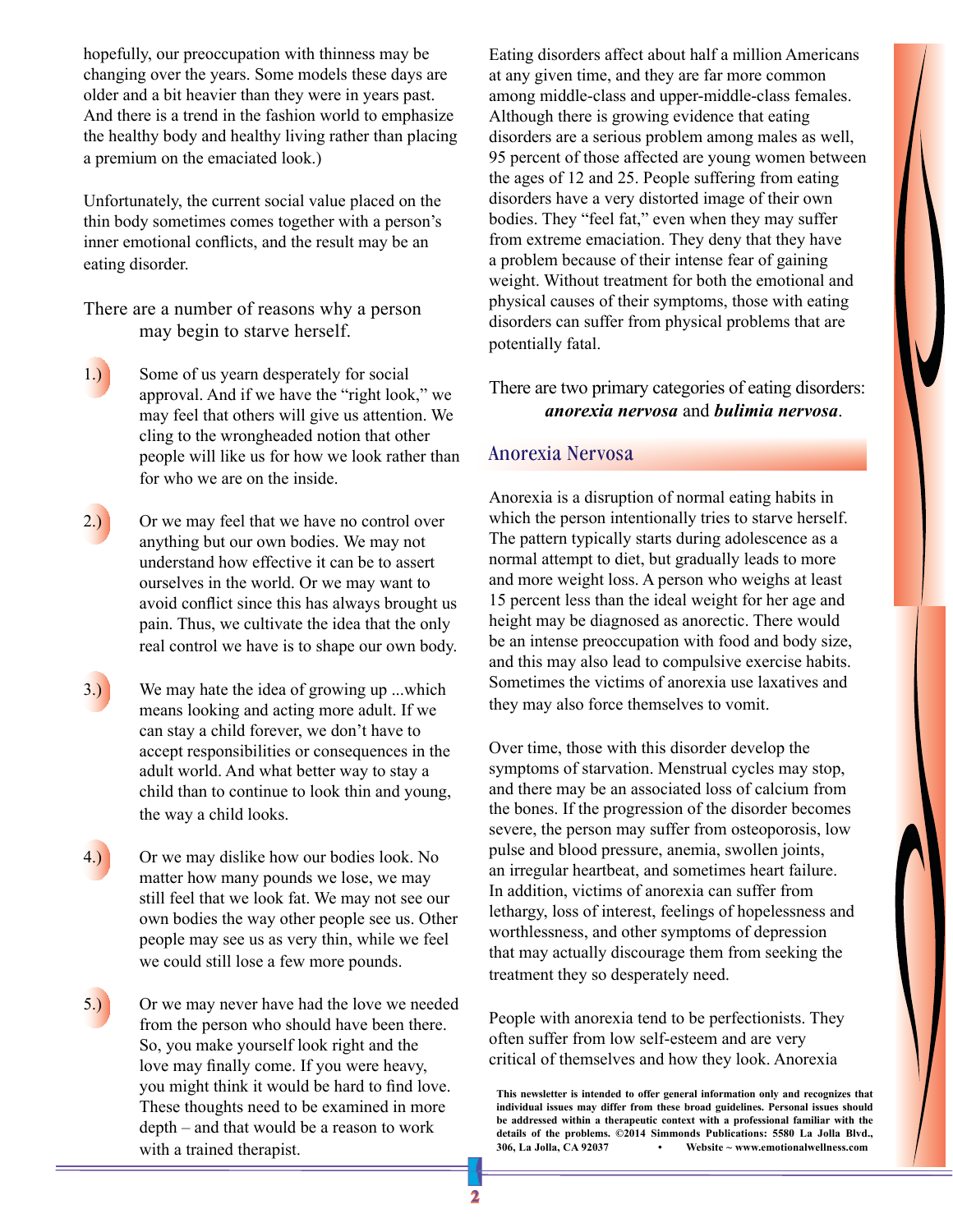has a particularly tragic quality because its victims are often those who were "model children." They are good students, athletes, intelligent, obedient, highly responsible, and they often want to please others. They usually are people who keep their feelings to themselves. Their families often have high expectations. The victims of anorexia have low selfesteem, problems with assertiveness, and a tendency toward depression.

#### Bulimia Nervosa

Bulimia is a cycle of uncontrolled binge eating followed by purging through vomiting and the use of laxatives. People with bulimia are often of normal weight or even somewhat overweight. They repeatedly diet and vigorously exercise. They differ from those with anorexia in that they frequently have severe eating binges, which for diagnostic purposes happen at least twice a week for at least three months in a row. Sometimes those with bulimia engage in purging several times a day. Often this remains a disorder hidden from family members and friends since there is not a significant amount of weight loss, and many times the problem goes undetected and untreated until the person is in her thirties or forties. Bulimia is two to three times more common than anorexia.

There are severe physical complications which can accompany the binge-purge cycle. Tooth enamel exposed to stomach acid may wear off and the teeth can decay badly. Associated problems with hypoglycemia, mineral depletion, kidney disorders, irregular heart beat, and ruptures of the stomach and esophagus are potentially life-threatening.

Although people with bulimia share many of the personality characteristics of those with anorexia, they tend to be more impulsive, anxious, gregarious, and at a statistically higher risk for alcohol or drug abuse.

### The Treatment of Eating Disorders

Eating disorders illustrate the close connection between emotional and physical wellness. The emotional disorders of anorexia and bulimia lead directly to physical problems, which in turn can worsen the person's emotional state. Simply gaining weight or ending the binge-purge cycle does not address the underlying emotional problems which caused the eating disorder in the first place. Both the

physical symptoms and the emotional causes must be addressed during treatment. Although some people may be in very serious condition so that temporary hospitalization could be required, many can be treated successfully on an outpatient basis. Treatment plans must always be individualized to take into account the person's own special combination of circumstances.

An effective treatment plan may include a combination of medical intervention (such as a physical examination and possibly antidepressant medication if depression is a problem), nutritional counseling (to begin to rebuild physical health and establish healthy eating patterns), as well as intensive psychotherapy.

An important first step in overcoming an eating disorder is for the person to "come out," or to acknowledge to oneself and in front of other people, that one's pattern of eating is a problem. This is a difficult first step in the therapy process, and the person who first enters therapy may feel that they could never do this. But it is something to be worked on. And in the hands of a compassionate and understanding therapist, it may become a possibility.

Psychotherapy helps a person to understand the feelings that trigger eating disorders, correct distorted self-image issues, overcome fears of weight gain, change obsessive thoughts and compulsive behaviors related to eating, and learn appropriate eating patterns. Through cognitive behavioral therapy a person can learn to recognize feelings such as anxiety or depression that can trigger abnormal eating behaviors. Then the person can learn new responses to these feelings. Psychotherapy can also help a victim of an eating disorder to develop a new sense of selfconfidence and self-esteem regarding their abilities that are not related to appearance.

Sometimes the entire family may benefit from therapy. Family members can gain a new understanding of their relationships and learn how to offer emotional support in healthier ways. Family therapy can also help the victim of anorexia or bulimia to develop a new sense of individuality which is crucial to a healthy selfimage.

The rewards of finding a therapist and coming to terms with a difficult pattern far outweigh the habit of holding on to a pattern that remains hidden and a way of dealing with the world that is no longer useful. It's probably time for real health and a beautiful future.